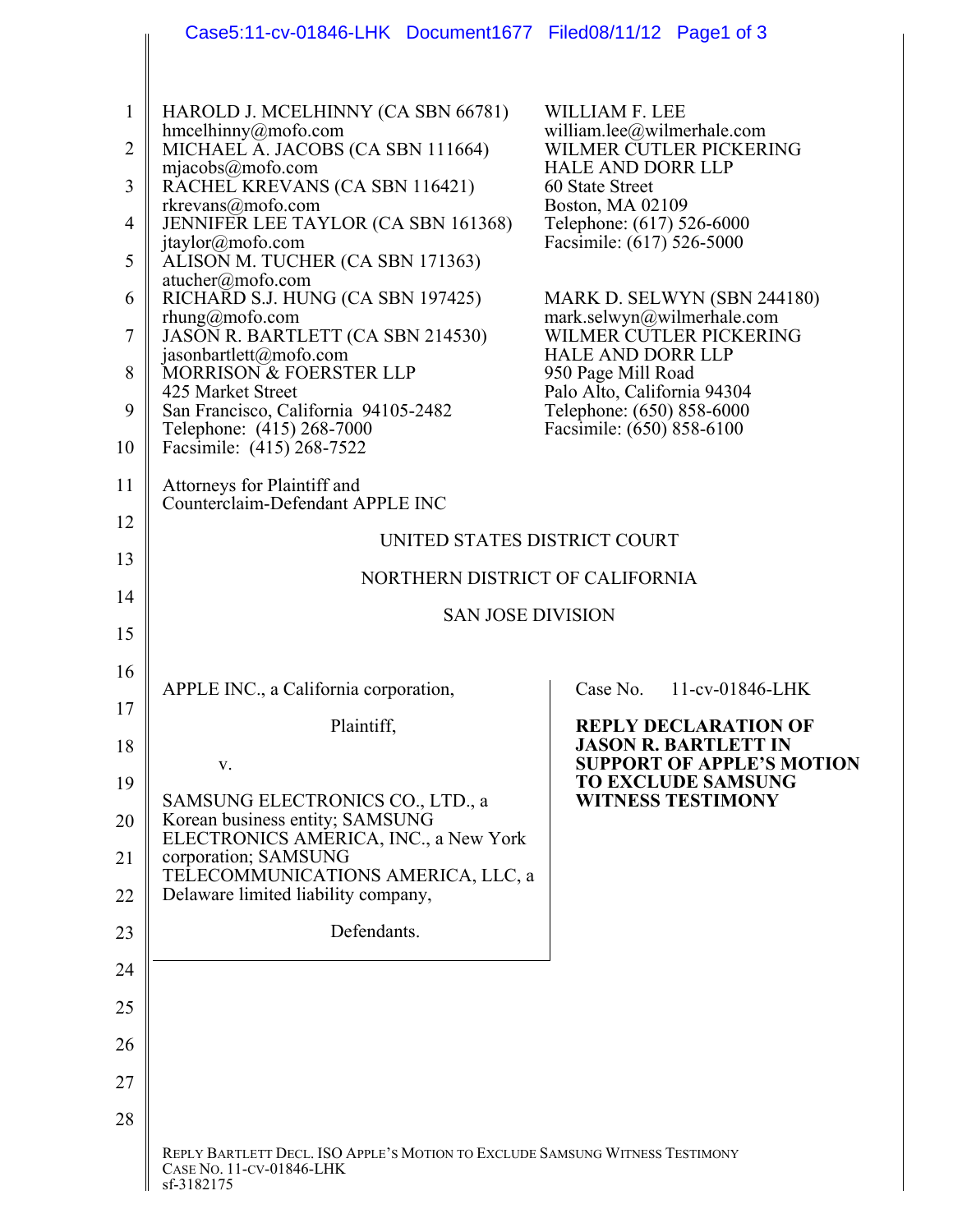|                | Case5:11-cv-01846-LHK Document1677 Filed08/11/12 Page2 of 3                                                                 |  |  |
|----------------|-----------------------------------------------------------------------------------------------------------------------------|--|--|
|                |                                                                                                                             |  |  |
| 1              | I, JASON R. BARTLETT, declare as follows:                                                                                   |  |  |
| $\overline{2}$ | I am a partner in the law firm of Morrison & Foerster LLP, counsel for Apple Inc.<br>1.                                     |  |  |
| 3              | ("Apple"). I am licensed to practice law in the State of California and admitted to practice before                         |  |  |
| 4              | this Court. I have personal knowledge of the matters stated herein or understand them to be true                            |  |  |
| 5              | from members of my litigation team. I make this declaration in support of Apple's Reply In                                  |  |  |
| 6              | Support of Apple's Motion to Exclude or Limit Samsung Witness Testimony.                                                    |  |  |
| 7              | Attached hereto as Exhibit 1 is a true and correct copy of excerpts from the trial<br>2.                                    |  |  |
| 8              | transcript.                                                                                                                 |  |  |
| 9              | Attached hereto as Exhibit 2 is a true and correct copy of an email from R. Hung<br>3.                                      |  |  |
| 10             | to A. Cashman regarding Apple's Motion to Strike and Judge Grewal's Order, dated July 11,                                   |  |  |
| 11             | 2012.                                                                                                                       |  |  |
| 12             | Attached hereto as Exhibit 3 is a true and correct copy of excerpts from the<br>4.                                          |  |  |
| 13             | deposition transcript of Hyoung Shin Park, taken February 29, 2012.                                                         |  |  |
| 14             | I declare under penalty of perjury that the foregoing is true and correct. Executed this                                    |  |  |
| 15             | 11th day of August, 2012 at San Jose, California.                                                                           |  |  |
| 16             |                                                                                                                             |  |  |
| 17             | <i>Isl Jason R. Bartlett</i><br>Jason R. Bartlett                                                                           |  |  |
| 18             |                                                                                                                             |  |  |
| 19             |                                                                                                                             |  |  |
| 20             |                                                                                                                             |  |  |
| 21             |                                                                                                                             |  |  |
| 22             |                                                                                                                             |  |  |
| 23             |                                                                                                                             |  |  |
| 24             |                                                                                                                             |  |  |
| 25             |                                                                                                                             |  |  |
| 26             |                                                                                                                             |  |  |
| 27             |                                                                                                                             |  |  |
| 28             |                                                                                                                             |  |  |
|                | REPLY BARTLETT DECL. ISO APPLE'S MOTION TO EXCLUDE SAMSUNG WITNESS TESTIMONY<br>1<br>CASE NO. 11-CV-01846-LHK<br>sf-3182175 |  |  |